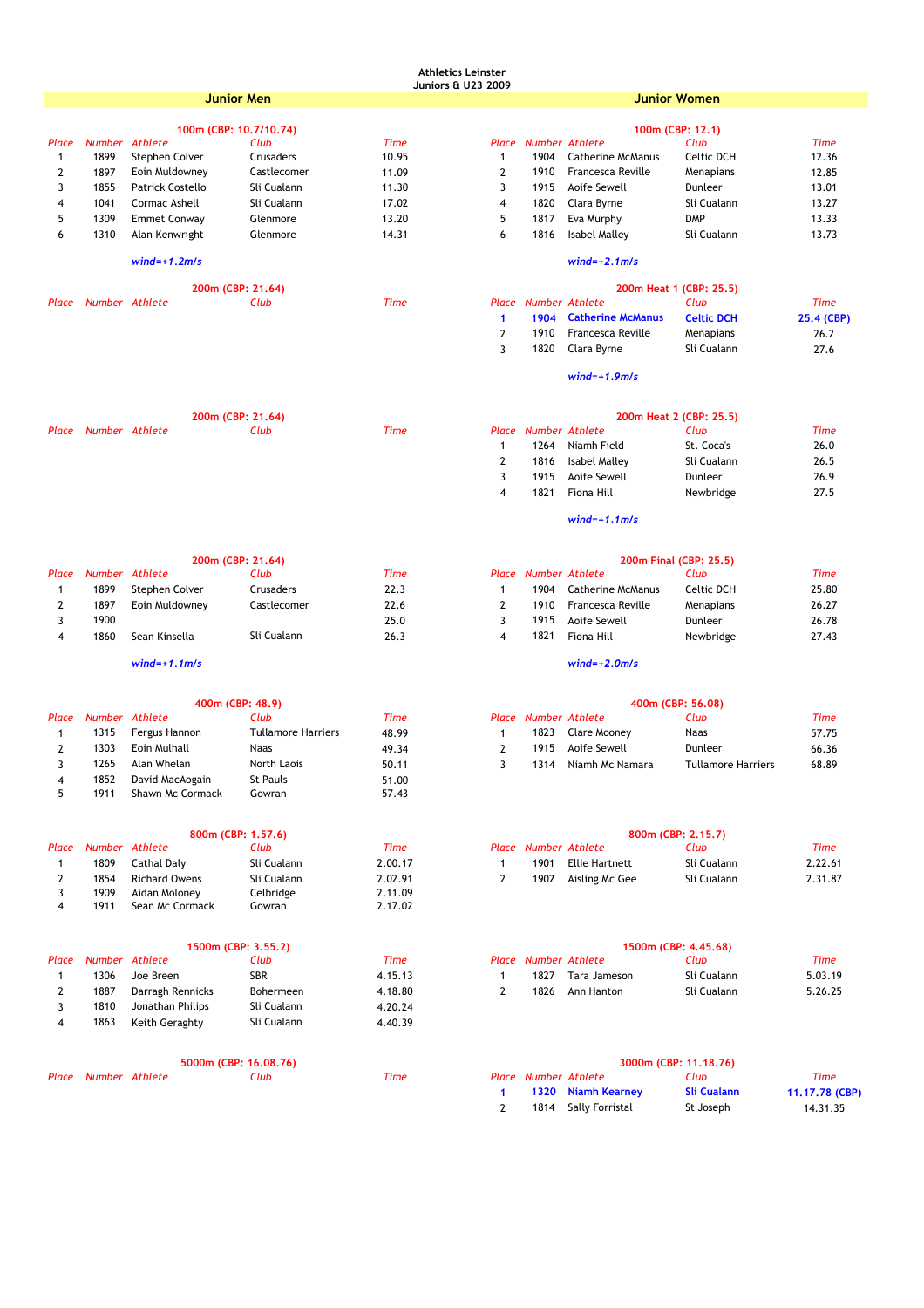### **Athletics Leinster Juniors & U23 2009**

|                |                |                 | 110m Hurdles (CBP: 15.1)         |                 |                |                             |                          | 100m Hurdles (CBP: 15.8)   |                 |
|----------------|----------------|-----------------|----------------------------------|-----------------|----------------|-----------------------------|--------------------------|----------------------------|-----------------|
| Place          | Number Athlete |                 | Club                             | <b>Time</b>     |                | Place Number Athlete        |                          | Club                       | Time            |
|                |                |                 |                                  |                 | 1              | 1812                        | Sinead Moloney           | St Killians                | 16.23           |
|                |                |                 |                                  |                 | 2              | 1895                        | Caoimhe Basquille        | Sli Cualann                | 16.27           |
|                |                |                 |                                  |                 | 3              | 1896                        | Laura Boylan             | Sli Cualann                | 16.70           |
|                |                |                 |                                  |                 | 4              | 1813                        | Sarah Shovlin            | St killians                | 17.68           |
|                |                | $wind = m/s$    |                                  |                 |                |                             | $wind=+1.7m/s$           |                            |                 |
|                |                |                 | 400m Hurdles (CBP: 57.04)        |                 |                |                             |                          | 400m Hurdles (CBP: 65.2)   |                 |
| Place          | Number Athlete |                 | Club                             | <b>Time</b>     |                | <b>Place Number Athlete</b> |                          | Club                       | <b>Time</b>     |
| $\mathbf{1}$   | 1852           | David MacAogain | St Pauls                         | 58.41           |                |                             |                          |                            |                 |
|                |                |                 | 3000m Walk (CBP: NR)             |                 |                |                             |                          | 3000m Walk (CBP: 14.50.87) |                 |
| Place          | Number Athlete |                 | Club                             | <b>Time</b>     |                | Place Number Athlete        |                          | Club                       | <b>Time</b>     |
|                |                |                 |                                  |                 | $\mathbf{1}$   |                             | 1814 Sally Forristal     | St Josephs                 | 17.32.22        |
|                |                |                 | 3000m S/C (CBP: 9.24.98)         |                 |                |                             |                          | 3000m S/C (CBP: 10.55.86)  |                 |
| Place          | Number Athlete |                 | Club                             | <b>Time</b>     |                | <b>Place Number Athlete</b> |                          | Club                       | Time            |
| $\mathbf{1}$   | 1894           | Conor           | Celbridge                        | 12.12.17        |                |                             |                          |                            |                 |
|                |                |                 |                                  |                 |                |                             |                          | 4*100m Relay (CBP: 51.0)   |                 |
| Place          | Number Athlete |                 | 4*100m Relay (CBP: 45.2)<br>Club | <b>Mark</b>     |                | <b>Place Number Athlete</b> |                          | Club                       | Mark            |
| $\mathbf{1}$   |                |                 | Sli Cualann                      | 51.40           | $\mathbf{1}$   |                             |                          | Sli Cualann                | 53.90           |
|                |                |                 |                                  |                 |                |                             |                          |                            |                 |
|                |                |                 | 4*400m (CBP: 3.37.0)             |                 |                |                             |                          | 4*400m Relay (CBP: 4.10.9) |                 |
| Place          | Number Athlete |                 | Club                             | <b>Time</b>     |                | <b>Place Number Athlete</b> |                          | Club                       | <b>Time</b>     |
| $\mathbf{1}$   |                |                 | Sli Cualann                      | 3.53.82         | $\mathbf{1}$   |                             |                          | Sli Cualann                | 4.34.83         |
|                |                |                 | Pole Vault (CBP: 4.00)           |                 |                |                             |                          | Pole Vault (CBP: 2.30)     |                 |
| Place          | Number Athlete |                 | Club                             | Height          |                | <b>Place Number Athlete</b> |                          | Club                       | <b>Height</b>   |
|                |                |                 | Long Jump (CBP: 6.92)            |                 |                |                             |                          | Long Jump (CBP: 5.72)      |                 |
| Place          | Number Athlete |                 | Club                             | <b>Distance</b> |                | <b>Place Number Athlete</b> |                          | Club                       | <b>Distance</b> |
| 1              | 1858           | Robert Whelan   | Navan                            | 5.93            | 1              | 1830                        | Hilary Kerr              | <b>St Peters</b>           | 5.16            |
| $\overline{2}$ | 1317           | Ciaran Brady    | Sli Cualann                      | 3.98            | $\mathbf{2}$   | 1821                        | Fiona Hill               | Newbridge                  | 4.85            |
|                |                |                 |                                  |                 | 3              | 1914                        | Emer Brennan             | <b>Tullamore Hrs</b>       | 4.75            |
|                |                |                 |                                  |                 | 4              | 1026                        | Catriona Corcoran        | Bree                       | 4.55            |
|                |                |                 |                                  |                 | 5              | 1828                        | Lisa Nolan               | Gowran                     | 4.54            |
|                |                |                 |                                  |                 | 6              | 1007                        | Emma Fenlon              | St. Josephs                | 4.34            |
|                |                |                 |                                  |                 | 7              | 1820                        | Clara Byrne              | Sli Cualann                | 4.02            |
|                |                |                 | High Jump (CBP: 2.05)            |                 |                |                             |                          | High Jump (CBP: 1.65)      |                 |
| Place          | Number Athlete |                 | Club                             | <b>Height</b>   |                | <b>Place Number Athlete</b> |                          | Club                       | Height          |
| $\mathbf{1}$   | 1856           | John Keyes      | Sli Cualann                      | 1.32            | $\mathbf{1}$   | 1895                        | Caoimhe Basquille        | Sli Cualann                | 1.58            |
| $\mathbf{2}$   | 1317           | Ciaran Brady    | Sli Cualann                      | 1.32            | 2              | 1812                        | Sinead Moloney           | St Killians                | 1.49            |
|                |                |                 |                                  |                 | 3              | 1828                        | Lisa Nolan               | Gowran                     | 1.46            |
|                |                |                 |                                  |                 | $\overline{4}$ | 1026                        | <b>Catriona Corcoran</b> | <b>Bree</b>                | 1.43            |
|                |                |                 | Triple Jump (CBP: 14.50)         |                 |                |                             |                          | Triple Jump (CBP: 11.32)   |                 |
| Place          |                | Number Athlete  | Club                             | <b>Distance</b> | Place          |                             | <b>Number Athlete</b>    | Club                       | <b>Distance</b> |
| $\mathbf{1}$   | 1858           | Robert Whelan   | Navan                            | 11.30           | 1              | 1828                        | Lisa Nolan               | Gowran                     | 9.86            |
| $\mathbf{2}$   | 1886           | Darren Fahey    | Bohermeen                        | 10.50           | 2              | 1943                        | Ann Brennan              | <b>Tullamore Harriers</b>  | 9.30            |
|                |                |                 |                                  |                 | 3              |                             | Sarah Dalikenni          | Dunleer                    | 8.36            |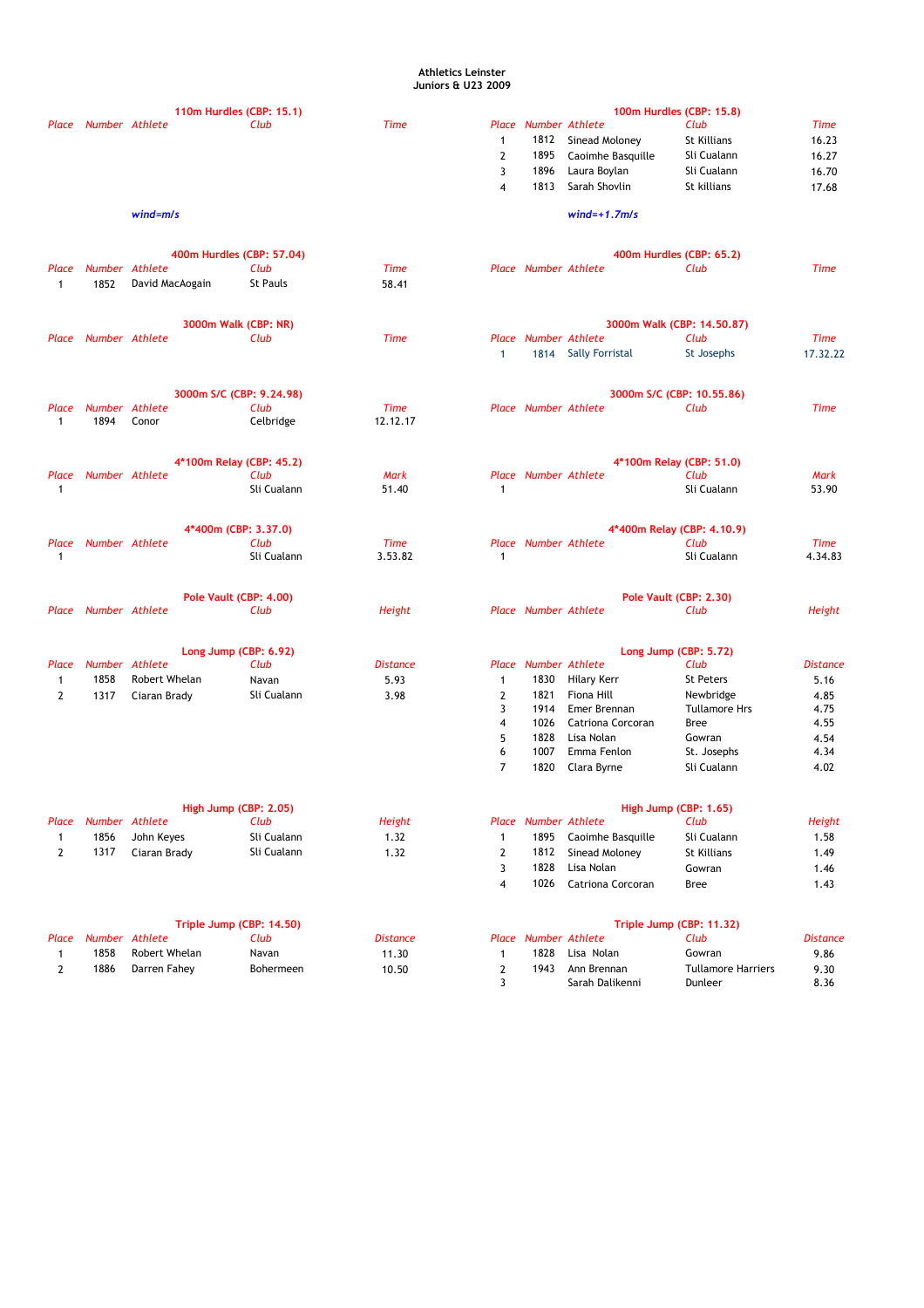# **Athletics Leinster Juniors & U23 2009**

|                |                |                 | <b>Hammer (CBP: 59.79)</b>           |                 |                |                             |                       | <b>Hammer (CBP: 50.40)</b>    |                 |
|----------------|----------------|-----------------|--------------------------------------|-----------------|----------------|-----------------------------|-----------------------|-------------------------------|-----------------|
| Place          | Number Athlete |                 | Club                                 | <b>Distance</b> |                | Place Number Athlete        |                       | Club                          | <b>Distance</b> |
| $\mathbf{1}$   | 1871           | Eoin White      | <b>DMP</b>                           | 51.80           | $\mathbf{1}$   | 1835                        | <b>Aoife Hickey</b>   | <b>KCH</b>                    | 54.09 (CBP)     |
|                |                |                 |                                      |                 | 2              | 1842                        | Charlotte O'Farrell   | <b>DMP</b>                    | 44.03           |
|                |                |                 |                                      |                 | 3              | 1834                        | <b>Teresa Conlon</b>  | <b>KCH</b>                    | 39.17           |
|                |                |                 |                                      |                 | 4              | 1892                        | <b>Grainne Miggin</b> | Fr Murphys                    | 34.07           |
|                |                |                 | <b>Discus (CBP: 42.48)</b>           |                 |                |                             |                       | <b>Discus (CBP: 38.79)</b>    |                 |
| Place          |                | Number Athlete  | Club                                 | <b>Distance</b> |                | <b>Place Number Athlete</b> |                       | Club                          | <b>Distance</b> |
| 1              | 1869           | Joseph Mulligan | <b>Tullamore Hrs</b>                 | 27.34           | $\mathbf{1}$   | 1982                        | Emma Owens            | <b>St Pauls</b>               | 28.70           |
| $\overline{2}$ | 1857           | Patrick Doyle   | Sli Cualann                          | 25.87           | $\overline{2}$ | 1833                        | Shauna Daly           | St Abbans                     | 26.88           |
| 3              | 1856           | John Keyes      | Sli Cualann                          | 16.32           |                |                             |                       |                               |                 |
|                |                |                 | <b>Shot Putt (CBP: 14.44)</b>        |                 |                |                             |                       | <b>Shot Putt (CBP: 13.34)</b> |                 |
| Place          | Number Athlete |                 | Club                                 | <b>Distance</b> |                | <b>Place Number Athlete</b> |                       | Club                          | <b>Distance</b> |
| 1              | 1869           | Joseph Mulligan | <b>Tullamore Hrs</b>                 | 10.53           | $\mathbf{1}$   | 1833                        | Shauna Daly           | St Abbans                     | 10.21           |
| $\overline{2}$ | 1857           | Patrick Doyle   | Sli Cualann                          | 7.64            | $\overline{2}$ | 1982                        | Emma Owens            | <b>St Pauls</b>               | 9.91            |
|                |                |                 | <b>Javelin (CBP: 55.02)</b>          |                 |                |                             |                       | Javelin (CBP: 35.63)          |                 |
| Place          |                | Number Athlete  | Club                                 | <b>Distance</b> |                | Place Number Athlete        |                       | Club                          | <b>Distance</b> |
| 1              | 1873           | Sean Ryder      | Sli Cualann                          | 43.80           | $\mathbf{1}$   | 1838                        | Grace O'Sullivan      | Cushinstown                   | 34.93           |
| 2              | 1857           | Patrick Doyle   | Sli Cualann                          | 39.39           | $\overline{2}$ | 1831                        | Emmy Coffey           | Sli Cualann                   | 34.02           |
| 3              | 1891           | Rory Kirwan     | Dunleer                              | 38.45           | 3              | 1837                        | Ann Reck              | <b>St Killians</b>            | 21.21           |
| 4              | 1856           | John Keyes      | Sli Cualann                          | 22.55           |                |                             |                       |                               |                 |
| 5              | 1317           | Ciaran Brady    | Sli Cualann                          | 19.83           |                |                             |                       |                               |                 |
|                |                |                 | 35lb Weight for Distance (CBP: 5.53) |                 |                |                             |                       |                               |                 |
| Place          | Number Athlete |                 | Club                                 | <b>Distance</b> |                |                             |                       |                               |                 |
| -1             | 1869           | Joseph Mulligan | <b>Tullamore Hrs</b>                 | 6.87 (CBP)      |                |                             |                       |                               |                 |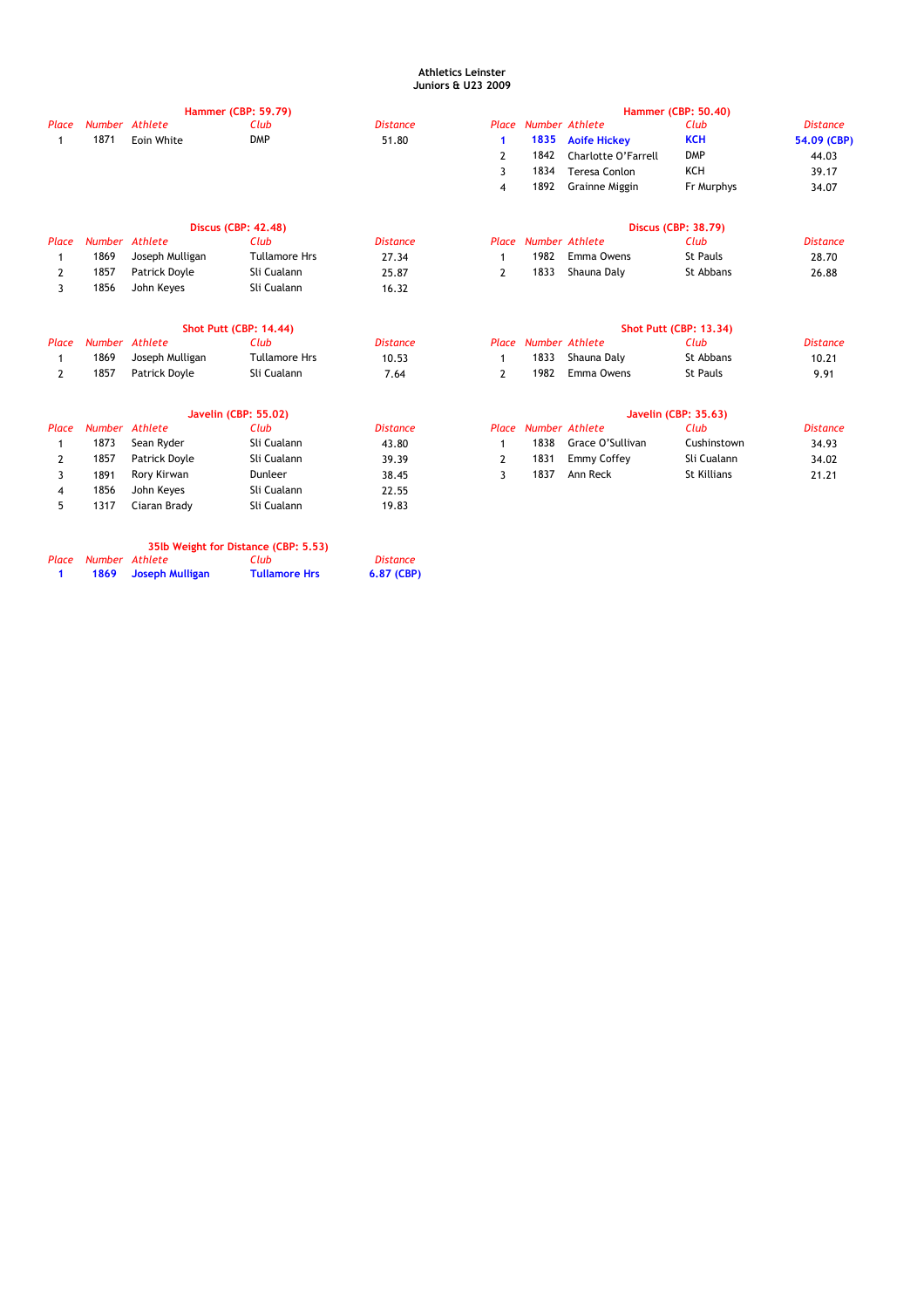## **Athletics Leinster Juniors & U23 2009**

|                                        | U23 Men                |                                             |                      |                    |                | U23 Women |                                                  |                  |                |  |
|----------------------------------------|------------------------|---------------------------------------------|----------------------|--------------------|----------------|-----------|--------------------------------------------------|------------------|----------------|--|
|                                        |                        | 100m (CBP: 10.5)                            |                      |                    |                |           | 100m (CBP: 12.8/12.64)                           |                  |                |  |
| Place                                  | Number Athlete         |                                             | Club                 | <b>Time</b>        | Place          |           | <b>Athlete</b>                                   | Club             | <b>Time</b>    |  |
| 1                                      | 1905                   | Jamie Davis                                 | <b>UCD</b>           | 11.07              | 1              | 1843      | <b>Claire Brady</b>                              | <b>Celbridge</b> | 11.92 (CBP)    |  |
| $\boldsymbol{2}$                       | 1874                   | Joe Monaghan                                | Navan                | 11.08              |                |           |                                                  |                  |                |  |
| 3                                      | 1876                   | Olawale Egbeyemi                            | <b>SLOT</b>          | 11.50              |                |           |                                                  |                  |                |  |
| 4                                      | 1908                   | Adrian Jackman                              | Menapians            | 11.65              |                |           |                                                  |                  |                |  |
| 5                                      | 1261                   | John McGrath                                | Menapians            | 13.60              |                |           |                                                  |                  |                |  |
|                                        |                        |                                             |                      |                    |                |           |                                                  |                  |                |  |
|                                        |                        | $wind=+2.0m/s$                              |                      |                    |                |           | $wind=+2.0m/s$                                   |                  |                |  |
|                                        |                        |                                             |                      |                    |                |           |                                                  |                  |                |  |
|                                        |                        | 200m (CBP: 21.52) - Heat 1                  |                      |                    |                |           | 200m (CBP: 24.0)                                 |                  |                |  |
| Place                                  |                        | <b>Athlete</b>                              | Club                 | <b>Time</b>        | Place          |           | <b>Athlete</b>                                   | Club             | <b>Time</b>    |  |
| $\mathbf{1}$                           | 1318                   |                                             |                      | 22.6               |                |           |                                                  |                  |                |  |
| $\mathbf{2}$<br>3                      | 1874<br>1905           | Joe Monaghan<br>Jamie Davis                 | Navan<br><b>UCD</b>  | 22.7<br>22.8       |                |           |                                                  |                  |                |  |
| 4                                      | 1908                   | Adrian Jackman                              | Menapians            | 24.1               |                |           |                                                  |                  |                |  |
|                                        |                        |                                             |                      |                    |                |           |                                                  |                  |                |  |
|                                        |                        | $wind=+0.5m/s$                              |                      |                    |                |           |                                                  |                  |                |  |
|                                        |                        | 200m (CBP: 21.52) - Heat 2                  |                      |                    |                |           |                                                  |                  |                |  |
| Place                                  |                        | Athlete                                     | Club                 | <b>Time</b>        |                |           |                                                  |                  |                |  |
| $\mathbf{1}$                           | 1903                   | Ross O'Loughlan                             | Menapians            | 23.2               |                |           |                                                  |                  |                |  |
| $\boldsymbol{2}$                       | 1876                   | Olawale Egbeyemi                            | <b>SLOT</b>          | 24.3               |                |           |                                                  |                  |                |  |
| 3                                      | 1261                   | John McGrath                                | Menapians            | 27.9               |                |           |                                                  |                  |                |  |
|                                        |                        |                                             |                      |                    |                |           |                                                  |                  |                |  |
|                                        |                        | $wind=+2.7m/s$                              |                      |                    |                |           |                                                  |                  |                |  |
|                                        |                        |                                             |                      |                    |                |           |                                                  |                  |                |  |
|                                        |                        | 200m (CBP: 21.52) - Final                   |                      |                    |                |           | 200m (CBP: 24.0)                                 |                  |                |  |
| Place                                  |                        | <b>Athlete</b>                              | Club                 | <b>Time</b>        | Place          |           | <b>Athlete</b>                                   | Club             | <b>Time</b>    |  |
|                                        |                        |                                             |                      |                    | $\mathbf{1}$   | 1843      | Claire Brady                                     | Celbridge        | 24.1           |  |
|                                        |                        | $wind = m/s$                                |                      |                    |                |           | $wind=+2.0m/s$                                   |                  |                |  |
|                                        |                        |                                             |                      |                    |                |           |                                                  |                  |                |  |
| Place                                  |                        | 400m (CBP: 49.9)<br>Athlete                 | Club                 | <b>Time</b>        | Place          |           | 400m (CBP: 58.18)<br><b>Athlete</b>              | Club             | <b>Time</b>    |  |
|                                        | 1318                   |                                             | Menapians (Guest)    |                    |                | 1844      | Gemma Hynes (Guest)                              | GCH              |                |  |
|                                        | 1875                   | <b>Barry Upton</b><br><b>Niall Matthews</b> | Navan                | 49.96<br>51.37     | $\mathbf{1}$   | 1845      | Sinead Kelly                                     | St Abbans        | 57.83<br>59.58 |  |
| $\mathbf 1$<br>$\overline{\mathbf{2}}$ | 1903                   | Ross O'Loughlan                             | Menapians            | 52.85              | $\overline{2}$ | 1307      | Susan Giblin                                     | Raheny Shamrocks | 61.87          |  |
| 3                                      | 1304                   | Chris Kelly                                 | Donore Hrs           | 53.53              |                |           |                                                  |                  |                |  |
|                                        | 1319                   | Damian Walsh                                | Menapians (Guest)    | 56.77              |                |           |                                                  |                  |                |  |
|                                        |                        |                                             |                      |                    |                |           |                                                  |                  |                |  |
|                                        |                        | 800m (CBP: 1.56.36)                         |                      |                    |                |           | 800m (CBP: 2.13.4)                               |                  |                |  |
| Place                                  | Number Athlete         |                                             | Club                 | <b>Time</b>        |                |           | Place Number Athlete                             | Club             | Time           |  |
| $\mathbf{1}$                           | 1262                   | <b>Andrew Connick</b>                       | Slaney               | 1.58.33            |                |           |                                                  |                  |                |  |
|                                        |                        |                                             |                      |                    |                |           |                                                  |                  |                |  |
|                                        |                        | 1500m (CBP: 3.59.5)                         |                      |                    |                |           | 1500m (CBP: 4.39.2)                              |                  |                |  |
| Place                                  | Number Athlete<br>1262 |                                             | Club                 | Time               |                |           | <b>Place Number Athlete</b>                      | Club             | <b>Time</b>    |  |
| $\mathbf{1}$<br>$\mathbf{2}$           | 1308                   | <b>Andrew Connick</b><br>Thomas Hayes       | Slaney<br>KCH        | 4.14.59<br>4.20.48 |                |           |                                                  |                  |                |  |
|                                        |                        |                                             |                      |                    |                |           |                                                  |                  |                |  |
|                                        |                        |                                             |                      |                    |                |           |                                                  |                  |                |  |
|                                        | Place Number Athlete   | 5000m (CBP: 15.19.5)                        | Club                 | Time               |                |           | 3000m (CBP: 9.49)<br><b>Place Number Athlete</b> | Club             | Time           |  |
|                                        |                        |                                             |                      |                    | $\mathbf{1}$   |           | 1263 Bryony Treston                              | <b>DSD</b>       | 10.30.07       |  |
|                                        |                        |                                             |                      |                    |                |           |                                                  |                  |                |  |
|                                        |                        | 110m Hurdles (CBP: 14.9)                    |                      |                    |                |           | 100m Hurdles (CBP: 15.80)                        |                  |                |  |
| Place                                  | Number Athlete         |                                             | Club                 | <b>Time</b>        |                |           | Place Number Athlete                             | Club             | <b>Time</b>    |  |
|                                        |                        |                                             |                      |                    |                |           |                                                  |                  |                |  |
|                                        |                        | 400m Hurdles (CBP: 54.2)                    |                      |                    |                |           | 400m Hurdles (CBP: 62.30)                        |                  |                |  |
| Place                                  | Number Athlete         |                                             | Club                 | Time               |                |           | Place Number Athlete                             | Club             | <b>Time</b>    |  |
| $\mathbf{1}$                           | 1312                   | John Fagan                                  | <b>Clonliffe Hrs</b> | 56.89              | $\mathbf{1}$   |           | 1313 Sarah Woods                                 | Clonliffe Hrs    | 69.45          |  |
|                                        |                        |                                             |                      |                    |                |           |                                                  |                  |                |  |
|                                        |                        | <b>3000m Walk</b>                           |                      |                    |                |           | 3000m Walk (CBP: 13.55.0)                        |                  |                |  |
| Place                                  | Number Athlete         |                                             | Club                 | Time               |                |           | Place Number Athlete                             | Club             | Time           |  |
| $\mathbf{1}$                           |                        | Michael Ryan (Guest)                        | St Josephs           | 14.24.60           | 1              |           | 1846 Lucy O'Sullivan                             | Cushinstown      | 18.11.21       |  |
|                                        |                        |                                             |                      |                    |                |           |                                                  |                  |                |  |